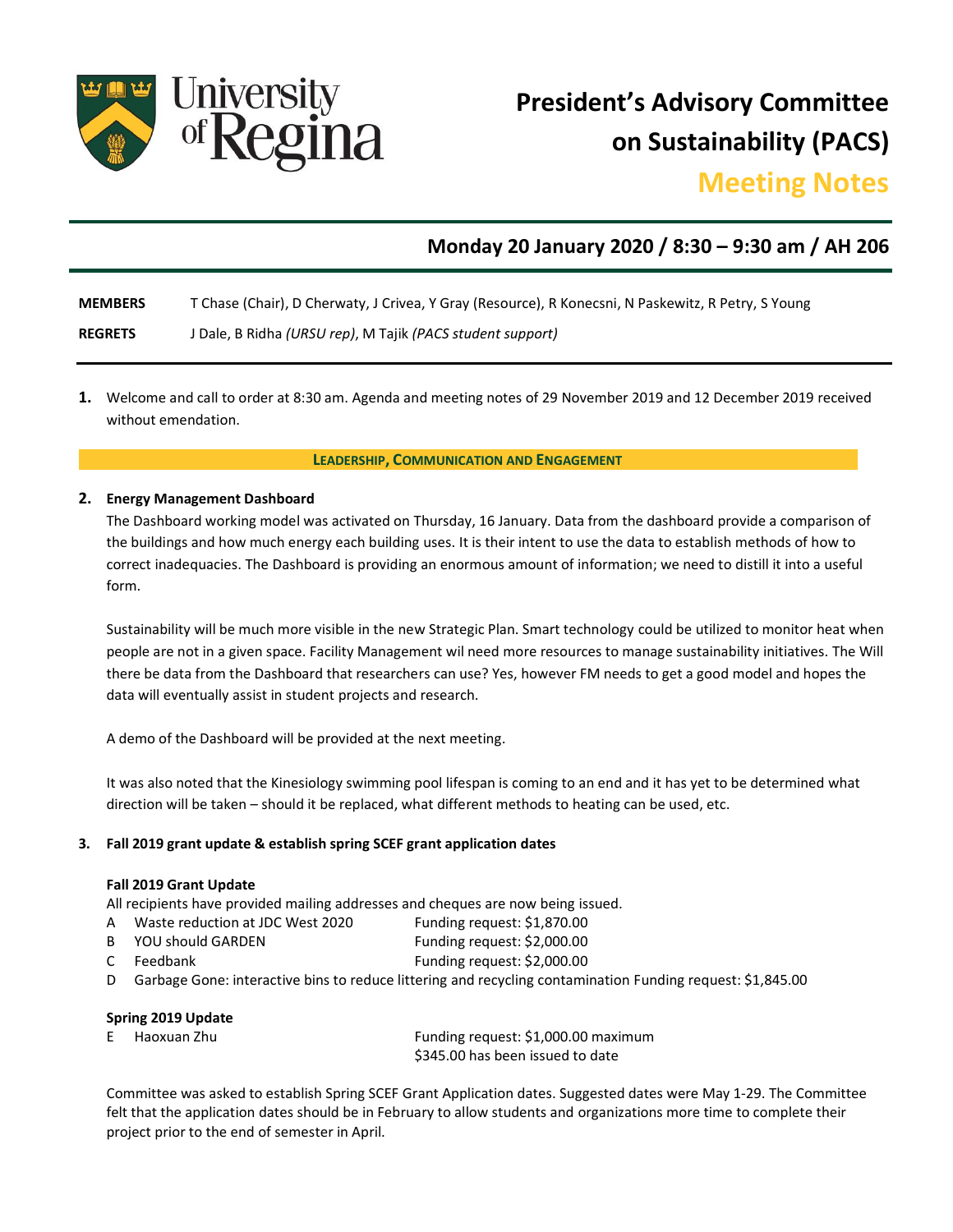Distribution of the notice the SCEF Grant application was discussed. It was suggested that an email be sent to HR directors and students through Student Services.

### **WASTE, ENERGY AND TRANSPORTATION**

### **4. Social Media**

Advice regarding enhanced use of social media was requested.

Suggestions were: use the UN Sustainability initiatives

use FM Dashboard data (data will be available within next two months) would provide examples of daily activity costs overall Strategic Plan will kick off in July highlight initiatives within specific faculties (i.e. Engineering)

It was noted that there is a need for additional resources to manage the social media platforms. Information Services has workshops N Tajik can access to assist in creating a communications plan specific to social media. R Konecsni will assist in connecting N Tajik to the correct resources.

The idea of having murals, with established themes, painted in the building stairwells was raised.

#### **OPERATIONS AND OTHER ISSUES**

#### **5. Sustainability Strategic Plan**

PACS with have access to the new overall Strategic Plan after the March Board meeting. There was discussion regarding the composition of the Sustainability Strategic Plan committee from five years ago. It was noted that one full time student each semester was part of the committee (total of four students). The need for additional resources, both human and financial, was raised. Discussion will continue.

#### **6. Round-table discussion**

Many sustainability initiatives are still being done off the edge of desks. Project funding should be out ahead of when student projects are established. We should align SCEF grants to student initiatives. Foundations are also looking for funding for projects and we should target work in this area and provide a group with ideas.

An update on print optimization will be given at the next meeting.

How is new waste recycling program going? Strategic Plan can focus on program – what is the student experience vs. staff experience? We can use these results in social media.

We should consider having celebratory events involving students and researchers, perhaps a committed space on our website to document stories, and consider the notion of Sustainability Fellows.

Due to pending transitions in the Executive Team, the next meeting may be chaired by either david Gregory, Interim Provost, or Nilgϋn Önder, AVP (Academic).

**7. ADJOURNMENT at 9:30 am NEXT MEETING: FRIDAY 27 March 2020 8:30 – 10:00 AM (AH 527)**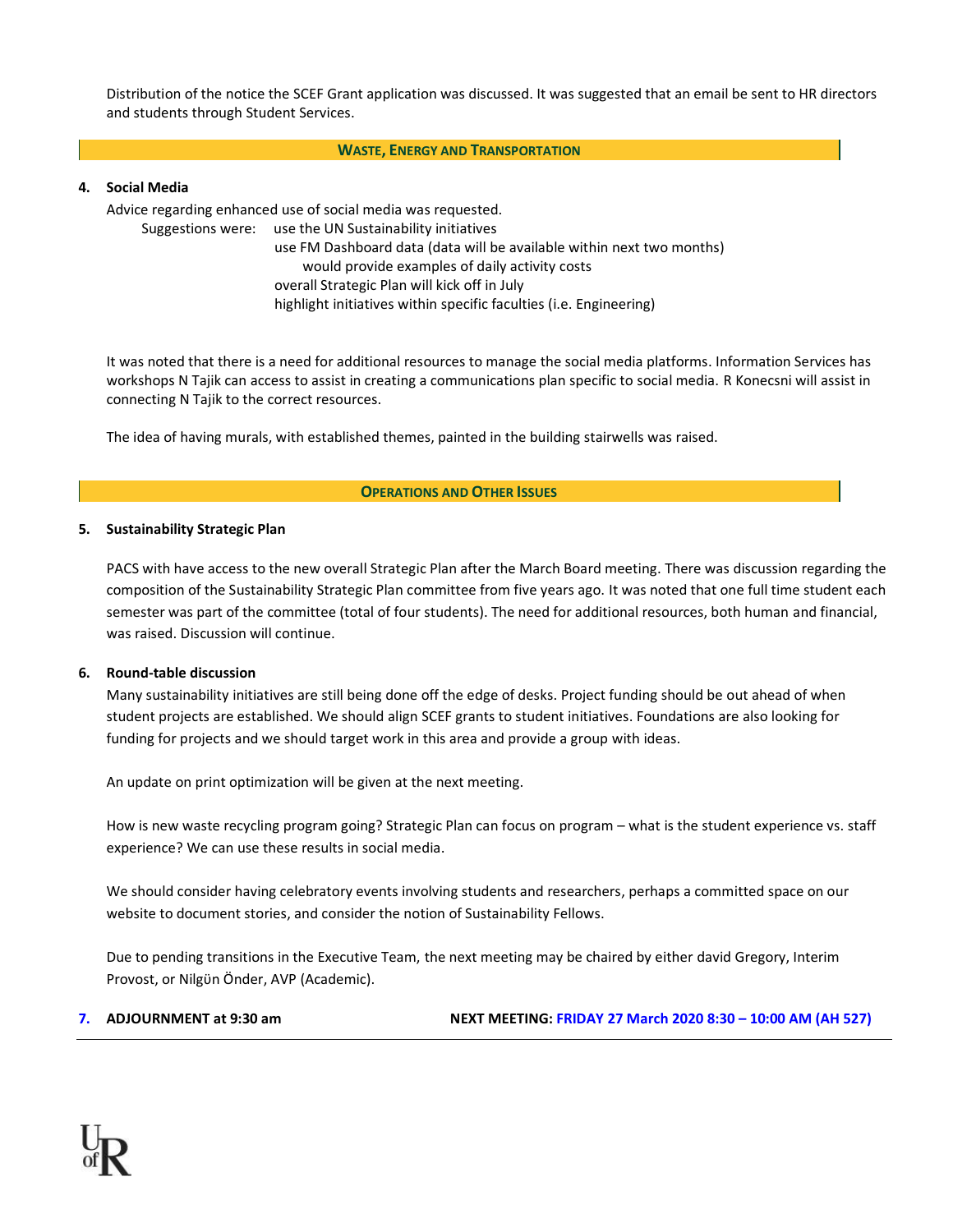EAMIL TEXT: Roger Petry, 20 January 2020

Dear Sustainability Colleagues,

After our PACS meeting this morning I reviewed some of the Sustainability Fellows programs (Faculty/Staff/Student) and Sustainability Student Internship programs of other RCE partner universities in the Americas. I compiled the attached list with links.

As a fellowship program on campus (that could presumably include the federated colleges too) might be an important part of the new U of R strategic plan, I will also cc Kerri Finlay to share with her committee. I will also share it with Kathryn Ricketts and the Centre for Teaching and Learning as many of the fellowships also focus on revising curricula to incorporate sustainability and the 17 UN sustainable development goals.

If you have interest in specific initiatives, I do know the RCE coordinators for each of these RCEs and they could potentially provide further contact information/background.

Enjoy,

Roger

Roger Petry, Ph.D. Associate Professor of Philosophy & Co-coordinator, RCE Saskatchewan, [www.saskrce.ca](http://www.saskrce.ca/) & Coordinator, Philosophy, Politics, and Economics (PPE) Degree Program [www.uregina.ca/arts/economics/programs/undergrad/ppe.html](http://www.uregina.ca/arts/economics/programs/undergrad/ppe.html) Luther College at the University of Regina, [www.luthercollege.edu](http://www.luthercollege.edu/) 3737 Wascana Parkway Regina, Saskatchewan, Canada, S4S 0A2 tel: [306-585-5295](tel:3065855295) fax: [306-585-5267](tel:3065855267) (attn. R. Petry)